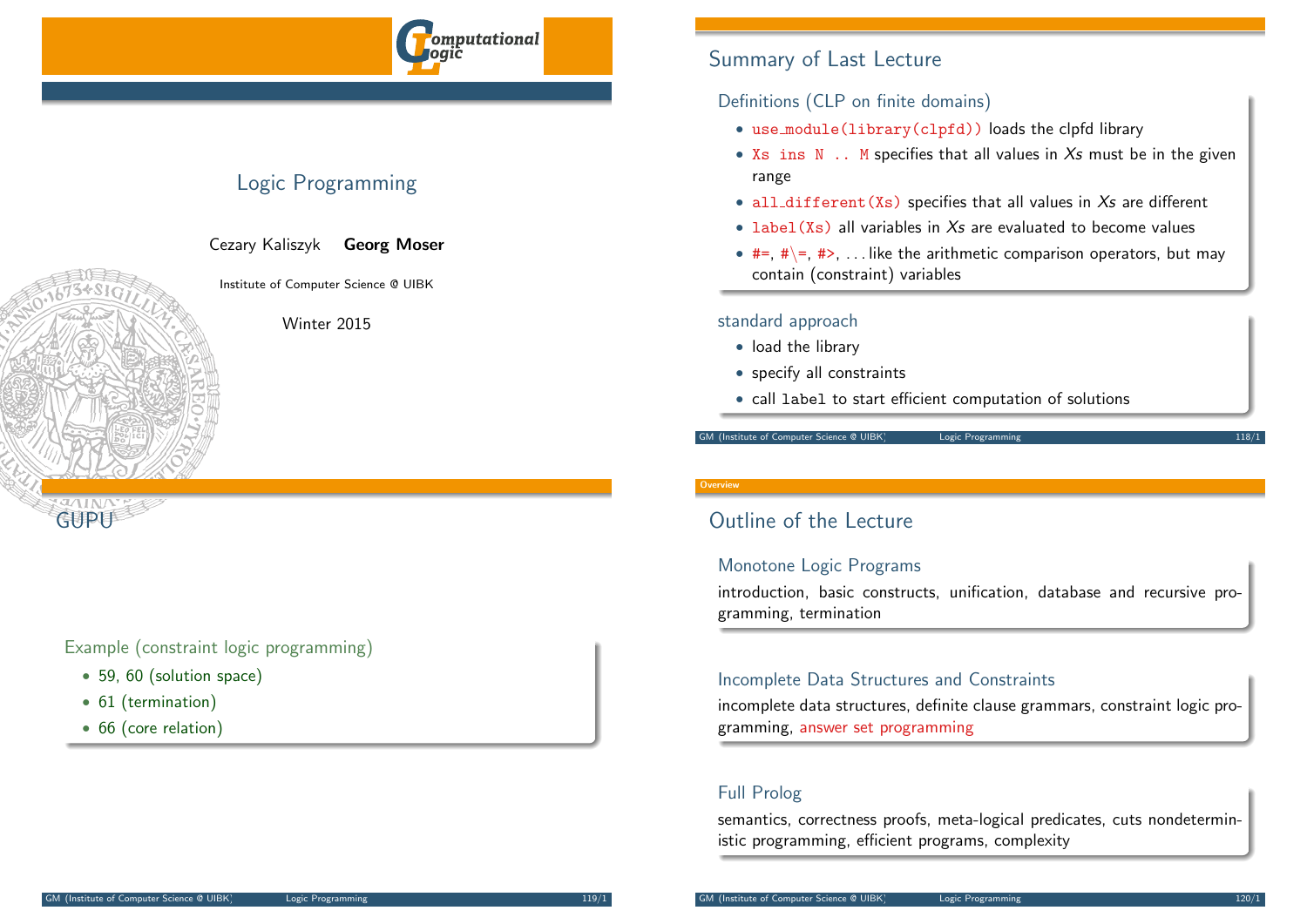# Efficient Constraint Logic Programmming

Strategies for Solutions

- take termination seriously non-termination is a sign of inefficiency
- choose suitable labeling strategies
- use system predicates

: $-$  Zs = [A, B, C], Zs ins 1..2, A  $\#$   $\models$  B, B  $\#$   $\models$  C, A  $\#$   $\models$  C.  $:/-$  Zs = [A, B, C], Zs ins 1..2,  $all$  different  $(Zs)$ .

• make use of redundant constraints

recall the magic square example, where the sums equal  $n \cdot (n^2 + 1)/2$ ; using this insight redundant constrains are prevented, and the search is quicker; however, in general a predefined search strategy doesn't need to be more efficient

```
(Institute of Computer Science @ UIBK) Logic Programm
```
#### Labeling

Definition (variable selection strategy)

- leftmost, select the variables in the order they occur in *Vars* (default)
- min, select the leftmost variable with lowest lower bound next

:  $-$  X in 1..2, Y in 3..4, labeling ( $[min]$ ,  $[X,Y]$ ).  $X = 1$ ,  $Y = 3$ ;  $X = 1$ ,  $Y = 4$ ;  $X = 2, Y = 3;$  $X = 2, Y = 4$ 

• max, select the leftmost variable with highest upper bound next

:  $-$  X in 1..2, Y in 3..4, labeling ( $[\min]$ ,  $[X, Y]$ ).  $X = 1$ ,  $Y = 3$ ;  $X = 2$ ,  $Y = 3$ ;  $X = 1$ ,  $Y = 4$ ;  $X = 2$ ,  $Y = 4$ 

• If, first fail, select the leftmost variable with smallest domain next, in order to detect infeasibility early

#### Labeling

## Labeling Strategies

Strategies for Solutions (cont'd)

- minimise the solution space consider the exclusion of rotations and symmetries for magic square
- improve representation of solutions inefficient/redundant representations increase the solution space unnecessarily

## Definition

labeling  $(+$ Options, $+$ Vars) assign a value to each variable in *Vars*; three categories of options exist

- variable selection strategy
- value order strategy
- branching strategy

GM (Institute of Computer Science @ UIBK) Logic Programming

### Labeling

## Definition (variable selection strategy (cont'd))

• ffc, from the variables with smallest domain, select the one occurring most often in constraints

## Definition (value order strategy)

- up, try the elements of the domain in ascending order
- down, in descending order

## Definition (branching strategy)

- step, for each variable X, the choice is between  $X = V$  and  $X \# \equiv$ V (V determined by value order)
- enum, enumerate the domain of  $X$  according to the value order
- bisect, choice is between  $X \setminus \# = \langle M \text{ and } X \setminus \# \rangle M$  (*M* the midpoint of the domain)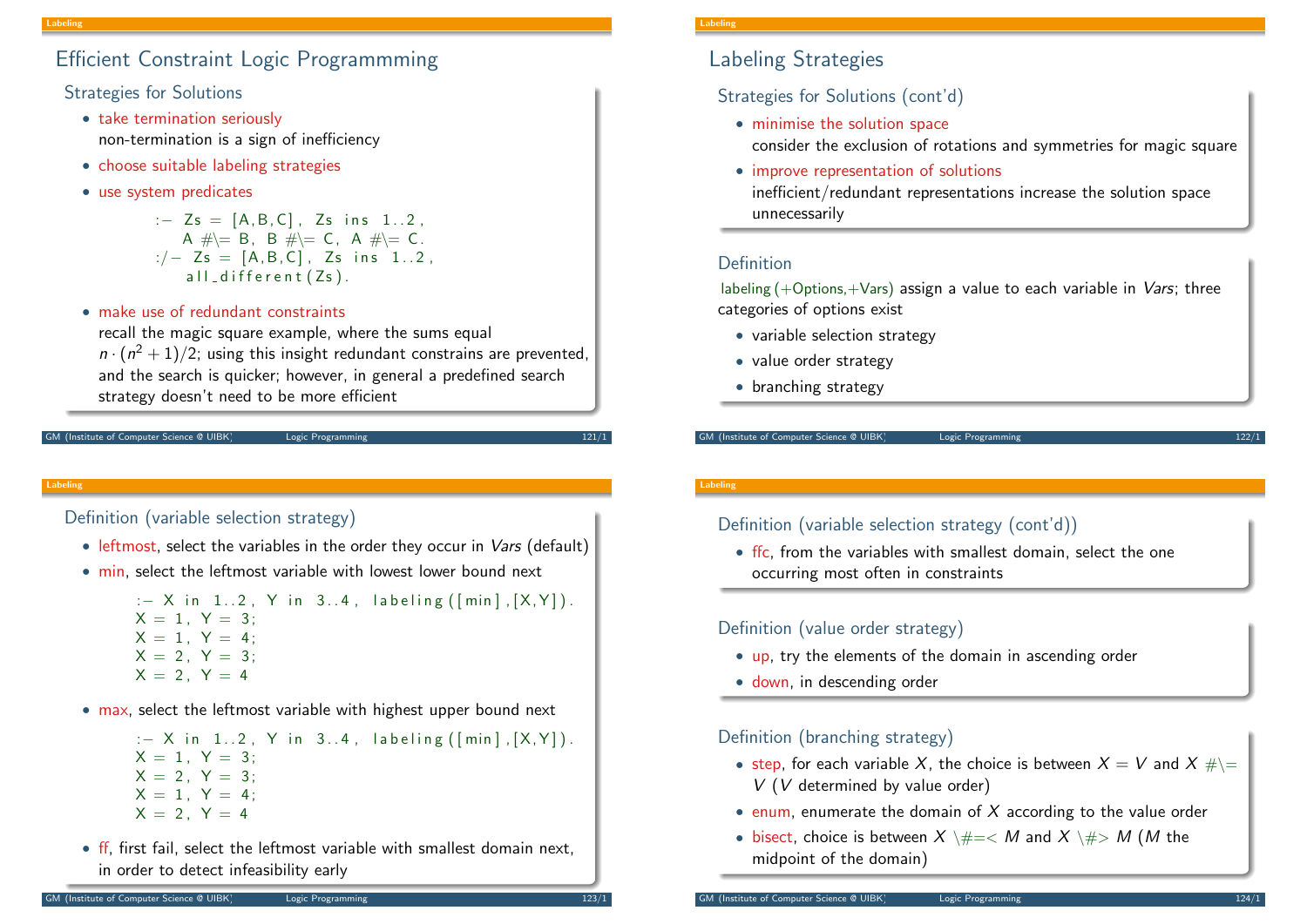# The New Kid on the Block

### Answer Set Programming

- novel approach to modelling and solving search and optimisation problems
- $\neg$  programming, but a specification language
- $\bullet$   $\neg$  Turing complete
- purely declarative
- restricted to finite models

### Success Stories

- team building for cargo at Gioia Tauro Seaport
- expert system in space shuttle
- natural language processing
- $\bullet$  . . . .

#### GM (Institute of Computer Science @ UIBK) Logic Programming 125/1

#### <span id="page-2-0"></span>Answer Set Programming

## Example (Disjunctive Heads)

open | closed : - door.

answer sets:  $\{open\}$ ,  $\{closed\}$ 

### Example

 $a \mid b$ .  $a \mid c$ . [answer set](http://peace.eas.asu.edu/aaai12tutorial)s:  $\{a\}$  and  $\{b, c\}$  $a \mid b$ . a :− b . answer set:  $\{a\}$ , but not  $\{b\}$  nor  $\{a, b\}$ 

#### Answer Set Programming

# Propositional Setting

## **Definitions**

- atoms, facts, rules are defined as before
- only constants ( $=$  propositions) are allowed as atoms
- negation is negation as failure
- disjunctions may appear in the head
- an answer set is a set of atoms corresponding to the minimal model of the program

### Example (Negation as Failure)

light\_on :- power\_on, not broken. power\_on.

answer set:  $\{power\_on, light\_on\}$ 

GM (Institute of Computer Science @ UIBK) Logic Programming

#### Answer Set Programming

### Definition

constraints are negative assertions, representing fact that must not occur in any model of the program

#### Example

 $a := not a, b.$ 

any answer set must not contain b and simplifies to

: $- b$ .

## Additional Features

- finite choice functions:  $\{fact_1, fact_2, fact_3\}.$
- choice and counting:  $1\{fact_1, fact_2, fact_3\}$ 2. "1" or "2" may be missing